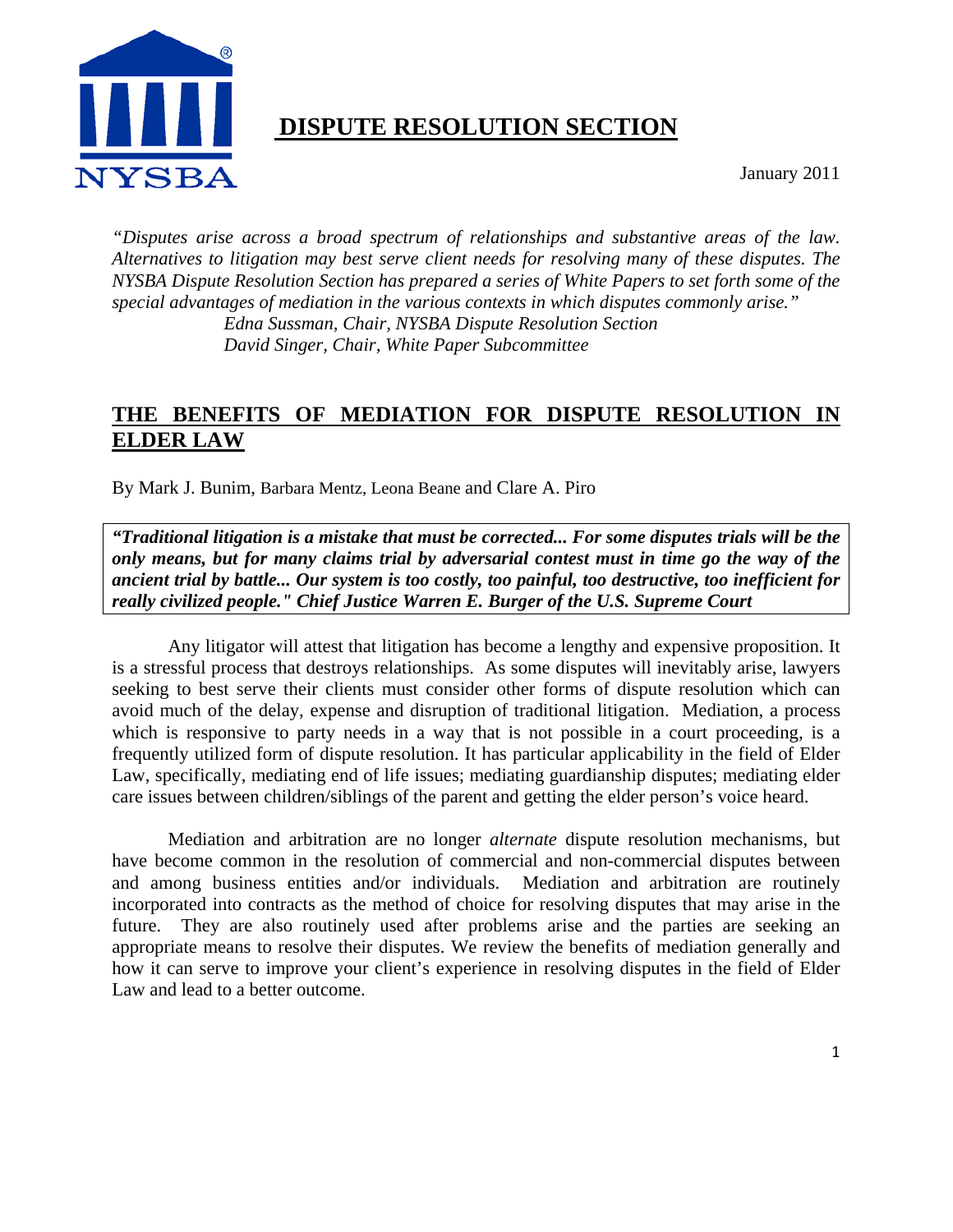# **I. Mediation**

 *"Discourage litigation. Persuade your neighbors to compromise whenever you can. Point out to them how the nominal winner is often a real loser -- in fees, and expenses, and waste of time." Abraham Lincoln* 

 Mediation is the process in which parties engage a neutral third person to work with them to facilitate the resolution of a dispute. The growth of mediation over the past fifteen years has been exponential, a tribute to the success of the process. User satisfaction is high as parties retain control and tailor their own solution in a less confrontational setting that preserves relationships and results in a win/win instead of a win/lose. While not every case can be settled, an effort to mediate is appropriate in virtually any subject matter and any area of the law. The advantages of mediation include the following:

1. *Mediation Works.* Statistics have shown that mediation is a highly effective mechanism for resolving disputes. The rate of success through mediation is very high. For example, the mediation office of the U.S. District Court for the Southern District of New York reports that over 90% of its cases settle in mediation. Most cases in mediation settle long before the traditional "courthouse steps" at a significant saving of cost and time for the parties.

2. *Control by the Parties.* Each dispute is unique, and the parties have the opportunity to design their own unique approach and structure for each mediation. They can select a mediator of their choice who has the experience and knowledge they require, and, with the help of the experienced mediator, plan how the mediation should proceed and decide what approaches make sense during the mediation itself.

3. *The Mediator plays a crucial role*. The mediator's goal is to help the parties settle their differences in a manner that meets their needs, and is preferable to the litigation alternative. An experienced mediator can serve as a sounding board, help identify and frame the relevant interests and issues of the parties, help the parties test their case and quantify the risk/reward of pursuing the matter, if asked provide a helpful and objective analysis of the merits to each of the parties, foster and even suggest creative solutions, and identify and assist in solving impediments to settlement. This is often accomplished by meeting with parties separately, as well as in a group, so that participants can speak with total candor during the mediation process. The mediator can also provide the persistence that is often necessary to help parties reach a resolution.

4. *Opportunity to Listen and be Heard.* Parties to mediation have the opportunity to air their views and positions directly, in the presence of all other parties to the dispute. The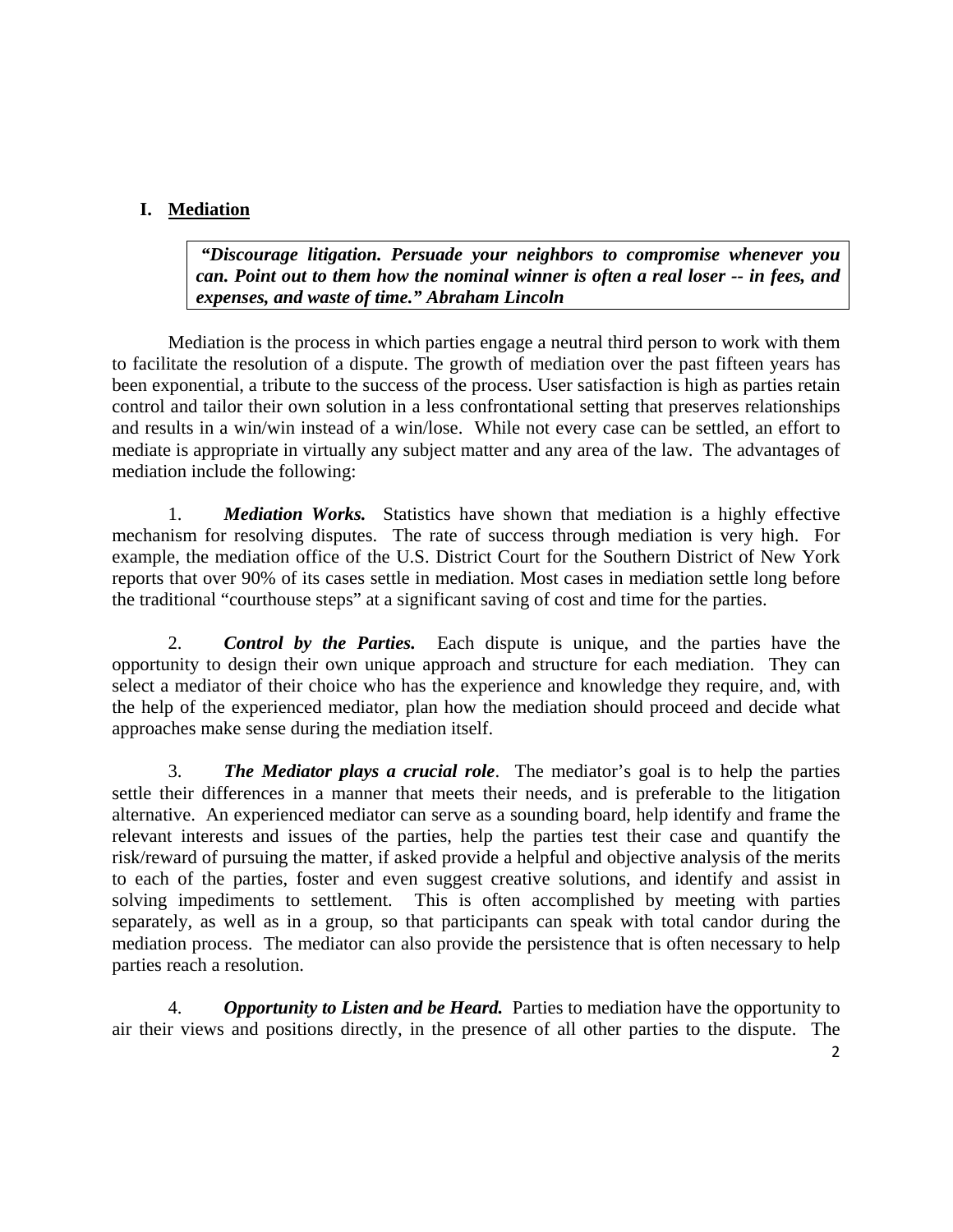process can thus provide a catharsis for the parties that can engender a willingness to resolve differences between them. Moreover, since they are heard in the presence of a neutral authority figure, the parties often feel that they have had "their day in court."

5. *Mediation Helps In Complicated Cases*. When the facts and/or legal issues are particularly complicated, it can be difficult to sort them out through direct negotiations, or during trial. In mediation, in contrast, there is an opportunity to break down the facts and issues into smaller components, enabling the parties to separate the matters that they agree upon and those that they do not yet agree upon. The mediator can be indispensable to this process by separating, organizing, simplifying and addressing relevant issues.

6. *Mediation Can Save An Existing Relationship.* The litigation process can be very stressful, time consuming, costly and often personally painful. At the end of litigation, the parties are often unable to continue or restart any relationship. In contrast, in mediation disputes, i.e. in the case of elder care, among family members, in manner that saves a personal and family relationship that, ultimately, the parties would prefer to save.

7. *Expeditious Resolution.* The mediation can take place at any time. Since mediation can be conducted at the earliest stages of a dispute, the parties avoid the potentially enormous distraction from and disruption of one's business and the upset in one's personal life that commonly results from protracted litigation.

8. *Reduced Cost.* By resolving disputes earlier rather than later the parties can save tremendous sums in attorney's fees, court costs and related expenses.

9. *Lessens the Emotional Burden.* Since mediation can be conducted sooner, more quickly, less expensively and in a less adversarial manner, there typically is much less of an emotional burden on the individuals involved than proceeding in a burdensome and stressful trial. Furthermore, proceeding through trial may involve publicly reliving a particularly unpleasant experience or exposing an unfavorable business action which gave rise to the dispute. This is avoided in mediation.

10. *Confidential Process and Result.* Mediation is conducted in private -- only the mediator, the parties and their representatives participate. The mediator is generally bound not to divulge any information disclosed in the mediation. Confidentiality agreements are often entered into to reinforce the confidentiality of the mediation. Moreover, the parties may agree to keep their dispute and the nature of the settlement confidential when the matter is resolved.

11. *Avoiding the Uncertainty of a Litigated Outcome.* Resolution during mediation avoids the inherently uncertain outcome of litigation and enables the parties to control the outcome. Recent studies have confirmed the wisdom of mediated solutions as the predictive abilities of parties and their counsel are unclear at best. Attorney advocates may suffer from "advocacy bias" -- they come to believe in and overvalue the strength of their client's case.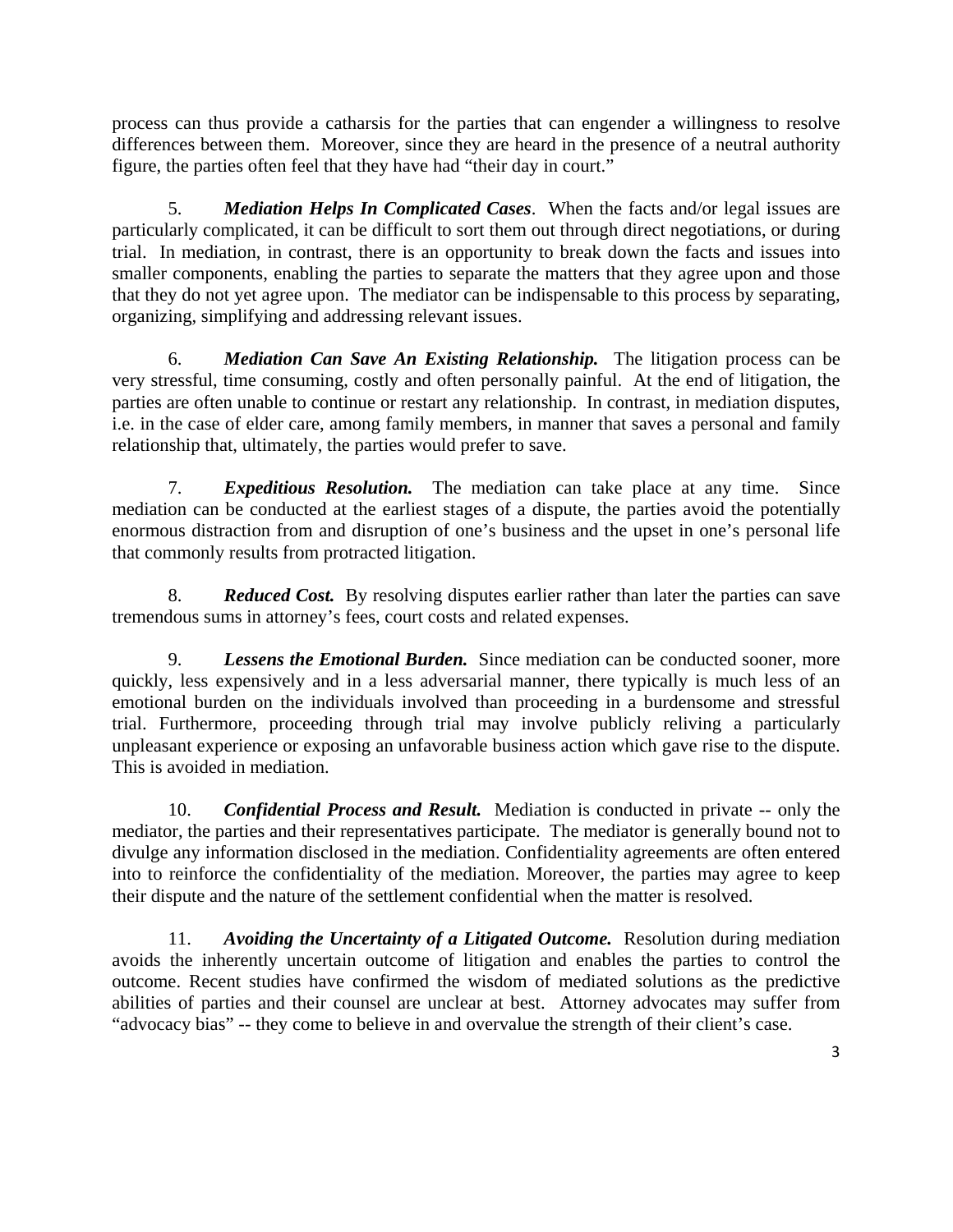In an analysis of 2,054 cases that went to trial from 2002 to 2005, plaintiffs realized smaller recoveries than the settlement offered in 61% of cases. While defendants made the wrong decision by proceeding to trial far less often -- in 24% of cases -- they suffered a greater cost - an average of \$1.1 million -- when they did make the wrong decision.<sup>1</sup>

A mediator without any stake in the outcome or advocacy bias can be an effective "agent of reality" in helping the parties be realistic as to their likely litigation or arbitration alternative."

12. *There are no "winners" or "losers."* In mediation, the mediator has no authority to make or impose any determination on the parties. Any resolution through mediation is solely voluntary and at the discretion of the parties and will only come about if all parties feel it is to their satisfaction.

13. *Parties Retain Their Options*. Since resolution during mediation is completely voluntary, the option to proceed thereafter to trial or arbitration is not lost in the event the mediation is not successful in resolving all matters.

14. *The pro se litigant.* Mediation can be very helpful when a party does not have an attorney and is therefore representing him/herself *pro se*. Court litigation can be very difficult for the *pro se* litigant who is unable to navigate the complexities of the court process and trial. With the downturn in the economy, studies showed that fewer parties are represented by counsel and that lack of representation negatively impacted the *pro se* litigant's case.<sup>2</sup> Dealing with a *pro se* litigant in court can also create difficult challenges for the party that is represented by counsel. However, in mediation, the parties can more easily participate in the process and benefit from the involvement of an experienced mediator.

15. *More creative and long-lasting solutions.* Parties develop and create their own solutions to issues addressed in mediation and may enter into innovative, creative solutions tailored to their own particular interests rather than being limited by the remedies available in court or arbitration. Because the parties are involved in crafting their own solutions, the solutions reached are more likely to be satisfying and adhered to by the parties.

16. *Timing*. An advantage in elder law disputes is that mediation can be flexible in terms of scheduling the resolution session to meet the needs and considerations of the elderly. Time slots of 2-3 hours each, or late afternoons or weekends are not uncommon. Such flexibility is not available in the courthouse.

<sup>&</sup>lt;sup>1</sup> Randall Kiser, Beyond Right and Wrong: The Power of Effective Decision Making for Attorneys and Clients, (Springer Science + Business Media LLC New York publ.) (2010)<br><sup>2</sup> Report on the Survey of Judges on the Impact of the Economic Downturn on Representation in the Courts

<sup>(</sup>Preliminary), ABA Coalition for Justice, July 12, 2010,

available at http://new.abanet.org/JusticeCenter/PublicDocuments/CoalitionforJusticeSurveyReport.pdf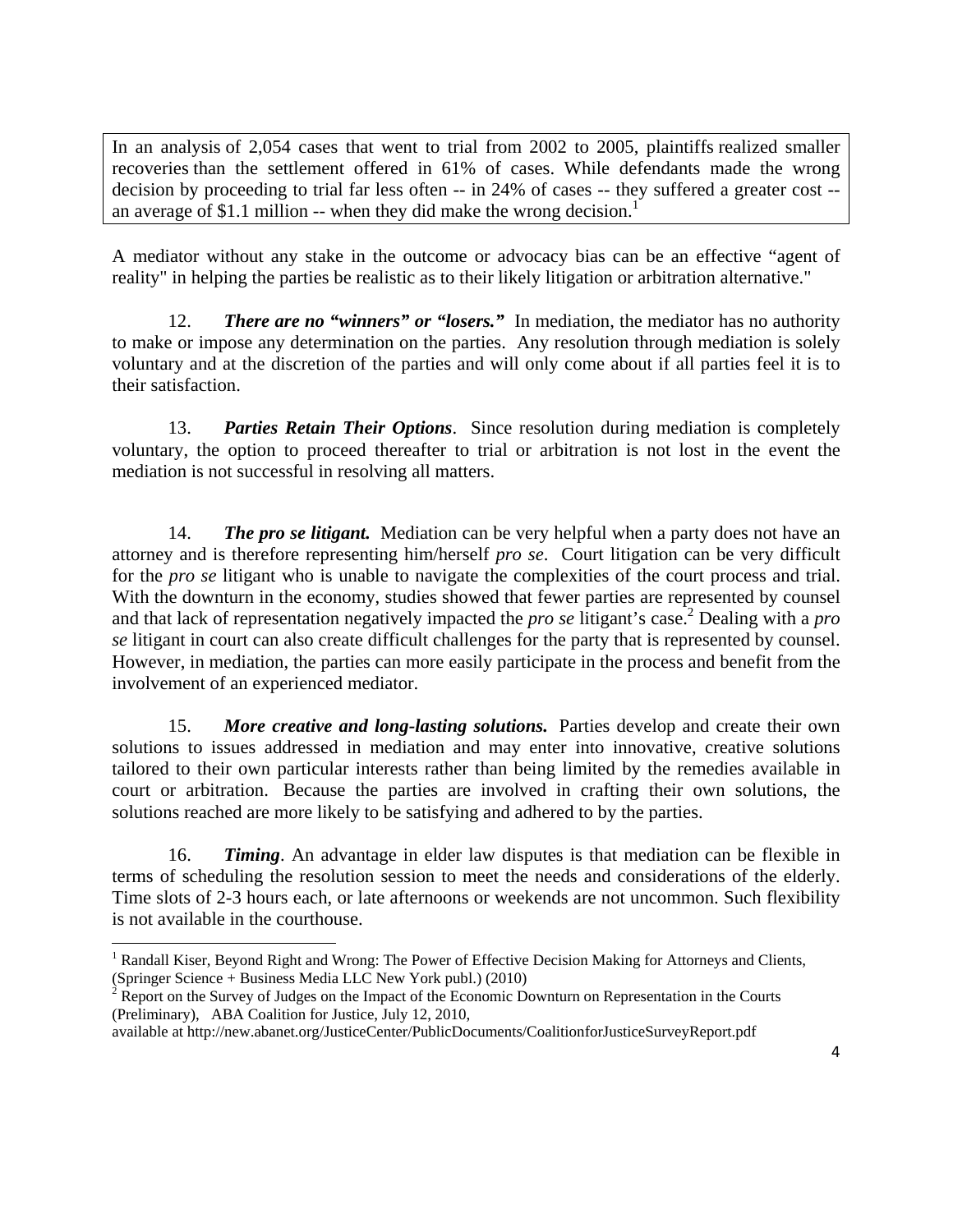### **II. Arbitration**

Arbitration is the process in which parties engage a neutral arbitrator or panel of three arbitrators to conduct an evidentiary hearing and render an award in connection with a dispute that has arisen between them. Unlike mediation, arbitration is similar to a private non-jury trial, except that the rules of evidence are rarely followed. As arbitration is a matter of agreement between the parties, either pre-dispute in a contract as is generally the case, or post-dispute when a difference arises, the process can be tailored to meet the needs of the parties. Arbitration is almost never used for Elder Law matters.

## **Benefits of the Use of Mediation in Elder Law Related Disputes**

### *SIBLING DISPUTES CONCERNING CARE OF A PARENT*

### By Mark J. Bunim

These are the facts of a case I recently mediated. A brother and sister were involved in a long running dispute concerning the care of their elderly mother. The brother and sister are in their 60s and the mother in her mid-90s. The mother lives in New York, the brother in Seattle and the sister in rural Pennsylvania. The mother's faculties are fading fast and the sister has always been much closer to the mother and ants the mother to come live with her.

The brother is a wealthy business executive and the sister has very little money. Neither is married although they have live in companions. It is safe to assume that in addition to the brother and sister truly disliking each other, the companions do as well. The sister owes the brother about \$1 Million for loans he has made to her over time. The brother is financially savvy but the sister has a lot of trouble dealing with money and budgets.

The mother needs 24/7 care. The sister wants to be paid a salary to take care of the mother [they now have full time aids]. The aids are paid by the mother's assets which will run dry if the mother lives more than another year. The mother's only non-liquidating asset is her large home in suburban New York City. If the mother moves to live with the sister, they could sell the house but that would also dissipate the mother's estate. The brother will not agree to pay the sister anything for caring for the mother and he wants her to stay in her New York home.

The sister runs the mother's business which involves the management and collection of royalties from the mother's career. She wants to continue doing that and to receive a stipend for her hours.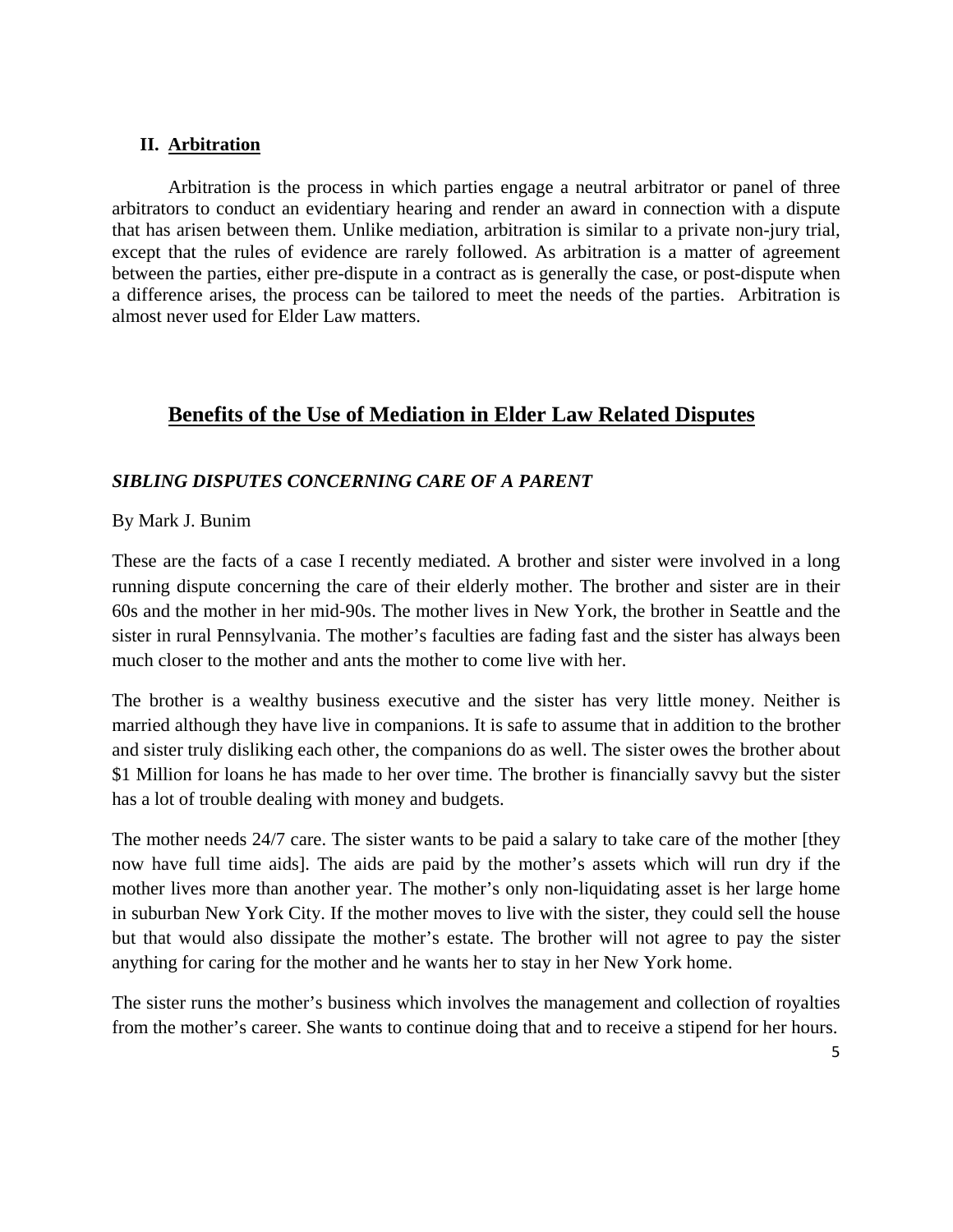The mother's will divides everything 50/50, but there are, by subsequent agreements set-offs in favor of the brother for sums owed to him. The brother also holds the second mortgage on the sister's house.

The sister comes to New York every two-three weeks to see the mother, supervise he care and work with the aids. She wants to be reimbursed for her travel from the mother's "pot". The brother comes to visit about twice per year.

The sister is seeking a reduction in her loan balance [from her 50% of the estate] for her "caregiving time", in addition to the dispute concerning the location of their mother's residence going forward and decision making authority regarding the mother's finances and health care.

The brother was threatening to go to court to have a guardian appointed for the mother unless the sister agreed to his plan of action. Realistically the sister did not have the funds to fight the brother in court.

Clearly this situation cried out for mediation. It is not atypical of a sibling dispute over the care of an elderly parent. While each case has its own nuances, the pent-up emotions of years of rivalry come to the fore in these types of disputes. In sibling disputes concerning a parent the emotional levels and complexities that are routine in stranger-based civil litigation, only escalate. To promote a dialogue that will result in a resolution, the formalities and strictures of an adversary proceeding in a court, are certainly against the best interest of the parties.

Family disputes are rarely black and white. They are inherently filled with gray and thus solution creativity that mediation can bring about is appropriate. On top of this, mediation is quick, certainty results and participants own input results in formulating the outcome. Most mediations take months; not years. A mediator will devote as much time as needed to helping the parties achieve an Agreement that will be beneficial. Good mediators are persistent and creative and do not give up until a settlement is reached.

#### *Benefits of Using Mediation to Resolve End-of Life Disputes*

#### **By Barbara Mentz**

As lawyers, we are always seeking to provide our clients with a win. But, what does it mean to "win" for a client in an end-of life dispute and how can mediation by a well-trained neutral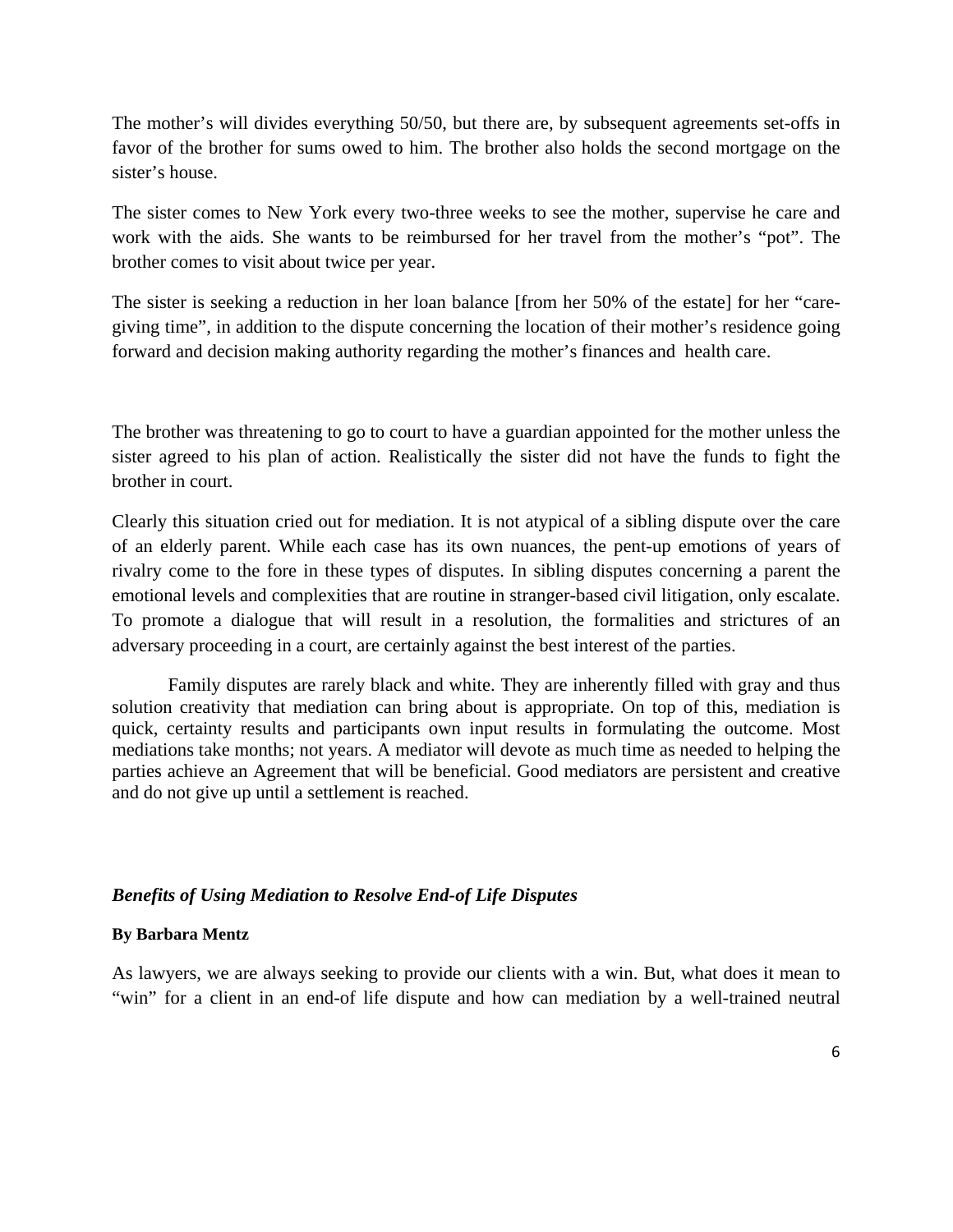mediator qualified to mediate end-of-life disputes be of benefit to lawyers representing a client in such disputes.

The benefit of early mediation by a qualified neutral mediator in an end-of-life dispute is perhaps best illustrated by the infamous debacle of over six years of litigation involving Terri Schiavo, who was in a persistent vegetative state being kept alive by a feeding tube. Although Terri Schiavo was a young woman, the issue involved whether to remove the feeding tube which would result in her death, an issue that also arises in end-of–life disputes involving elderly patients. The lengthy and protracted litigation in the Schiavo case involved, among other things, the Florida State Courts, petitions to the United States Supreme Court, a stay by the governor of Florida overriding a Florida court's order to remove the feeding tube, intense media scrutiny, intervention by interest groups and worst of all seven years of agony and tearing apart family relationships.

End-of-life disputes involving the elderly can arise in situations such as the Schiavo situation, or its mirror image, whether to insert a feeding tube to sustain life as well as whether to have a life saving operation or whether to engage in a course of treatment such as radiation or chemotherapy.

Those embroiled in end-of life disputes in addition to the patient, whose interest is paramount, can include family members, guardians, friends, hospitals, hospital ethics committees, doctors, caregivers and political, religious and other organizations. These emotionally charged and complex disputes may pit any combination of parties against each other, each with his, her or its own agenda involving conscious and subconscious interests, feelings and concerns. The benefits of mediation in end-of life disputes make mediation a most appropriate method to resolve these disputes.

Mediation offers the parties the opportunity at the earliest stages of an end-of-life dispute, where time is truly of the essence, before litigation begins and the parties are entrenched in their positions, to come to a timely resolution that is in the best interest of the patient.

The mediation process can afford the parties the necessary privacy, rather than having a case proceed under public scrutiny through the court system, in a protracted adversarial proceeding, often at significant financial costs and fractured family relationships.

A skilled and well-trained **neutral** mediator, qualified to mediate end-of life-disputes, who should be trained in bioethics, encourages the parties, including a competent patient, to identify the feelings, interests and concerns that really underlie their positions. These may involve anger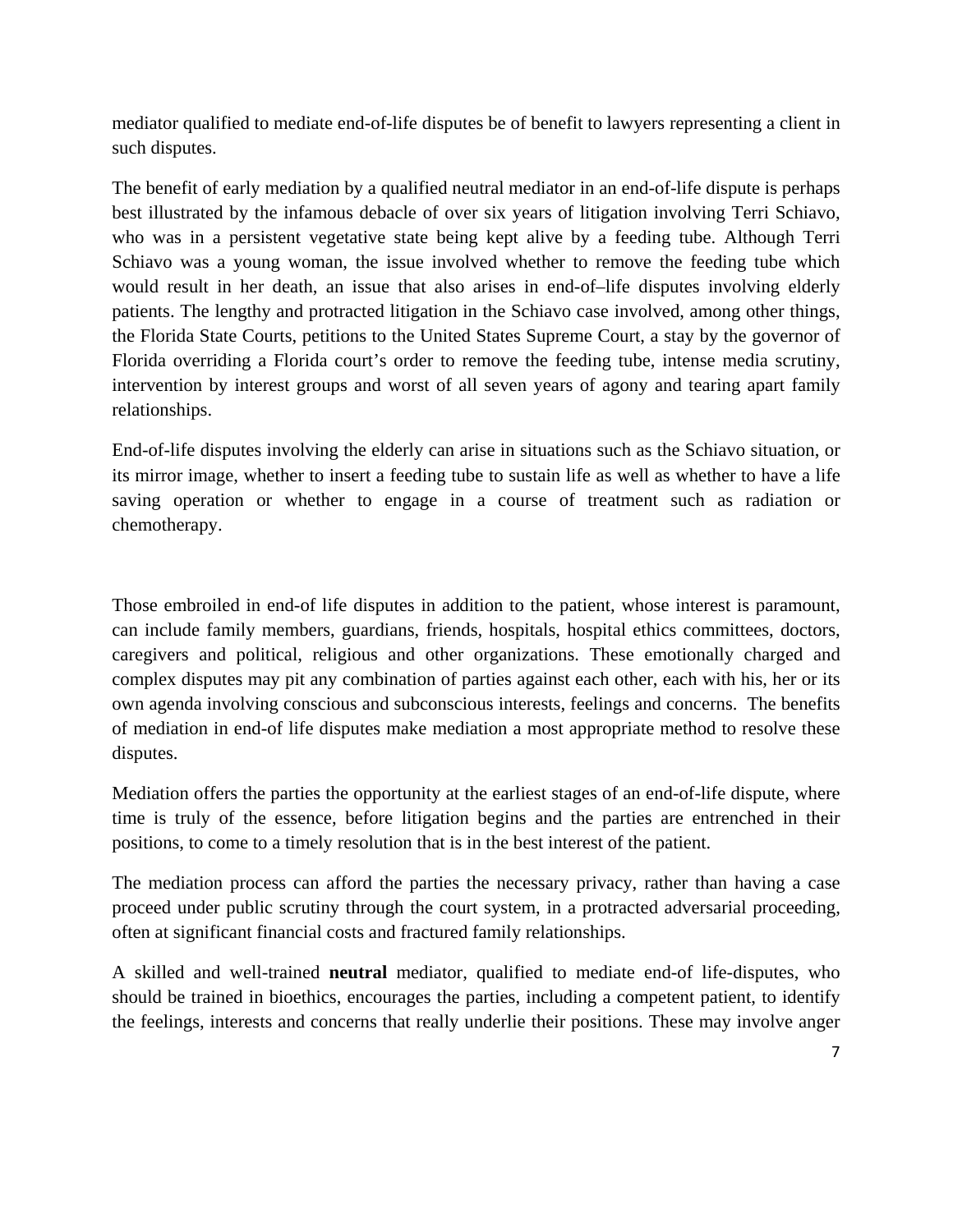or frustration, feelings of guilt, fear of loss, differing ideas about death with dignity, different interpretations of a non competent patient's actions, exhaustion of a caregiver, religious beliefs, moral values, ethical issues, financial costs of life sustaining treatment, cultural differences between generations of family members or between family members and physicians or hospitals, a misunderstanding of the medical condition, treatment or prognosis, a mistrust of physicians or hospitals, a hospital or physician's concerns over liability, sibling rivalries, or a combination of these and many other feelings or concerns.

Most courts and family members support a competent patient's right of autonomy and selfdetermination to choose. Where disputes arise, whether because of family members or a doctor who declines to undertake life sustaining procedures or declines to withdraw life sustaining procedures, the mediation process can provide a competent patient with the opportunity for autonomy and self determination short of litigation. Absent mediation, the patient may never express his or her true feelings that the choice being made is out of fear of being a burden to others, financial concerns over treatment or costs, mistrust of the medical profession, a misunderstanding of the medical prognosis or life sustaining treatment or other reasons.

When a patient is not competent, the mediation process allows the parties to the dispute to focus on the patient's best interest. The mediation process affords the parties the opportunity to express and discuss their emotions, interests, values and concerns in a considerably less contentious atmosphere than a litigation setting. A mediator, having heard the participants and observed their personalities and attitudes, can facilitate the parties' understanding of each other's interests and concerns, including ethical and moral issues and religious beliefs, facilitate the parties understanding of the medical information and remove mistrust.

Because the mediation process encourages the parties to discuss with each other their concerns and feelings, it allows the parties to feel that they have been heard and their positions acknowledged. This process can facilitate the parties achieving a resolution that is best for the patient while alleviating some of their own fears, concerns and feelings. These candid and open discussions can also aid the grieving process which may well have begun before the patient dies.

Not all mediations involving end-of life disputes will be resolved through the mediation process, and compromises on ethical and legal issues involving laws, rules or regulations cannot always be made. Even if there is no resolution short of litigation, having engaged in the mediation can provide a win for your client. The result of having first utilized the mediation process may be a shortened, less adversarial litigation. More importantly, mediation can serve as an effective method for all participants to work through their feelings, interests and concerns, to focus on the patient's needs, desires and autonomy and to deal with the grieving process.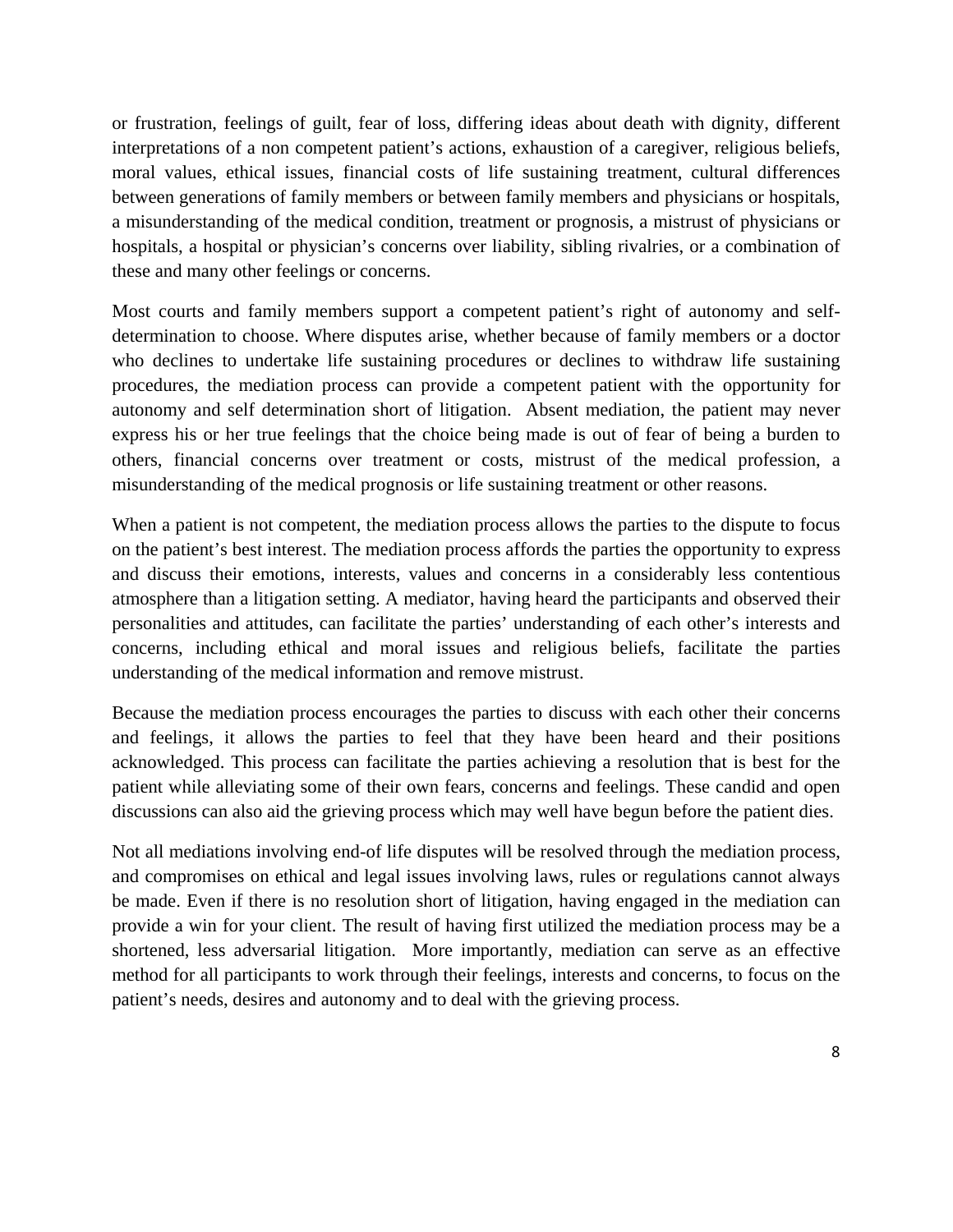#### *GUARDIANSHIP DISPUTES*

#### By Leona Beane, Esq.

 Guardianship proceedings pursuant to Article 81 of the Mental Hygiene Law can become extremely contentious as it is an adversarial proceeding; the extensive litigation can get out of hand, requiring the parties to pay excessive fees as part of the litigation. The tool of mediation should be considered to assist in the resolution of a litigated guardianship proceeding.

A court is limited to statutory solutions – should a guardian be appointed; what powers should be granted pursuant to article 81 of the MHL. Mediation focuses on solving the problem, and allows the persons involved to search for more creative responses. Before appointing a guardian, the court must determine the appointment is necessary to provide for the personal needs and/or to manage the property and financial affairs of the "alleged incapacitated person" (AIP), and in addition, that the AIP agrees, or that the AIP is "incapacitated". The determination of "incapacity" is based on clear and convincing evidence that the AIP is likely to suffer harm because the AIP is unable to provide for their own personal needs and/or property management and cannot adequately understand and appreciate the nature and consequences of such inability. To prove by clear and convincing evidence is a very high standard. In many situations the guardianship proceeding can become embroiled in convoluted contentious litigation. Sometimes the ward (AIP) really needs a guardian, but because of the extensive litigation, the petitioner was not able to meet that standard, and thus a guardian was not appointed, when perhaps it would have been beneficial to have a guardian who would provide assistance to the ward.

The issue of incapacity itself should not be decided by mediation, because this is a legal issue requiring a decision by a judge. Thus, there must be a court determination of incapacity before a guardian is appointed. But, if all the other issues are resolved by a mediated agreement, any necessary hearing should proceed quite smoothly.

With the use of mediation, there may be additional alternatives for the court, such as a very limited guardianship, authorized to provide whatever is needed to assist the AIP, and nothing further, and there does not have to be a determination of "incapacity".

 Sometimes there is a "power struggle" among members of a dysfunctional family, seeking to acquire control over the elderly or disabled person. Quite frequently there are many ongoing disputes among family members. The legal issues presented in court are usually not the underlying issues causing the family turmoil. Sometimes there are no contested legal issues, but there are still family disputes or concerns that need to be addressed.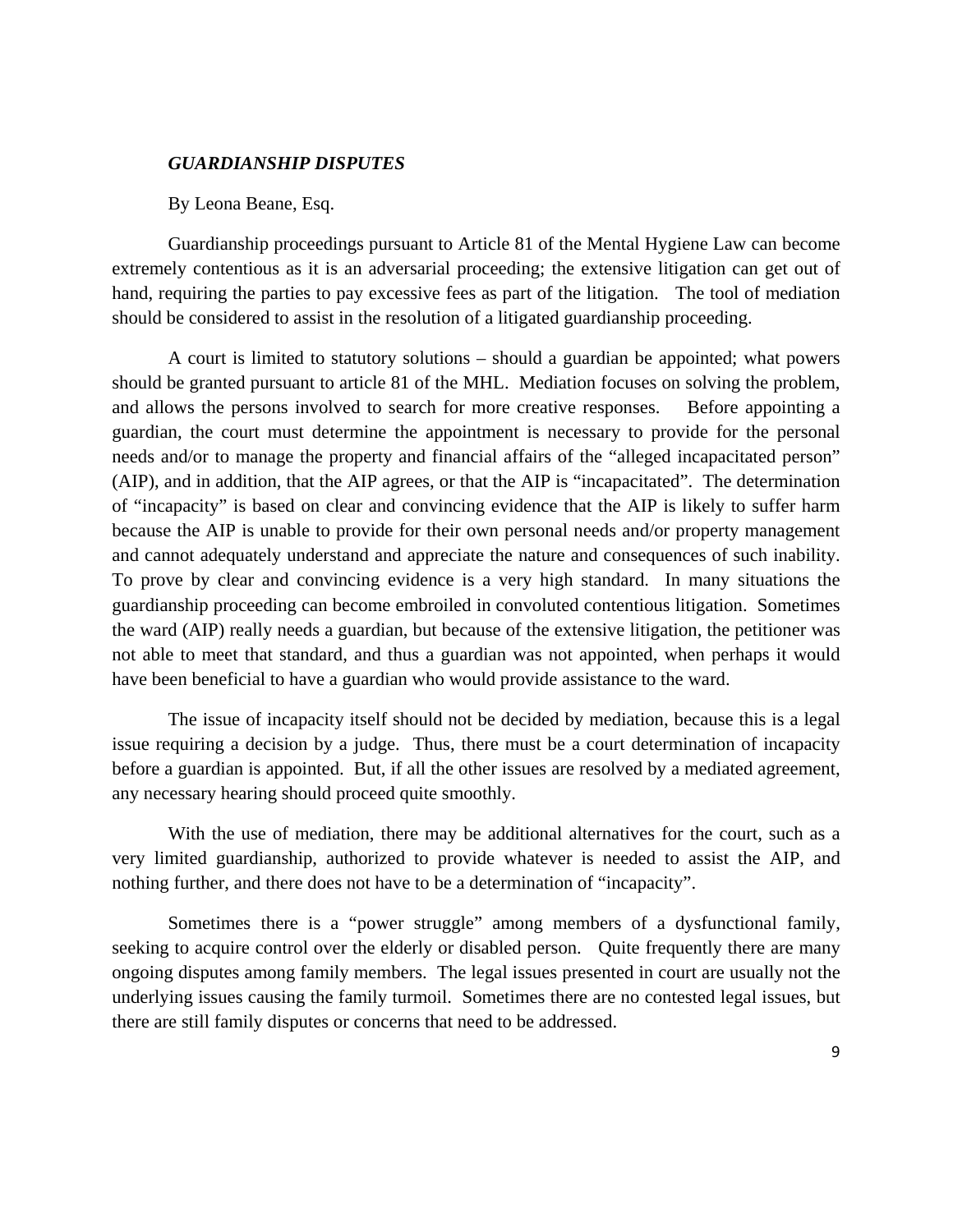In a family situation, even though there may be many disputes between the siblings or other relatives (nieces, nephews, cousins, etc), they may still prefer to keep it "private" – they don't want to air all their family disputes in a courtroom in a litigated court proceeding. Many of these individuals have never been involved in any court proceeding, and this is their first encounter – involving guardianship for their mother. In such situations, mediation may provide the necessary tool to address the concerns of all the family members.

 Guardianship proceedings are quite different from other proceedings in court. In most other proceedings, once a decision (court Order or Judgment) is rendered, the court is finished with that case, but not so with guardianships. A guardian is required to file an annual report each year (which might create controversy over expenditures); any major expenditure of the guardian may require a further hearing, such as e. g. purchase of a house, sale of a house, purchase of major equipment for the ward; changes in the living conditions if at a specific nursing home, and for many other proceedings within the guardianship. Each of these proceedings seeking further court permission may entail further litigation between the relatives. Also, at the termination of the guardianship, the guardian must file a final report and account with notice to interested parties. That proceeding many times entails further litigation, regarding the expenditures that were or were not made, the investments, and everything else.

 Mediation can be extremely useful whenever any of those proceedings are instituted with contentious litigation.

 Many times courts appoint co-guardians . Sometimes there is contention between the co-guardians, that could provide for litigation. Mediation can be very useful in this situation as well, if it is provided that the co-guardians are required to proceed with mediation first before making any application to the court.

 Many guardianships are commenced for improper motives. I was once involved in a proceeding wherein the elderly lady had 4 children – the 4 children were arguing over the mother's estate plan. When one side was very unhappy, the son commenced a guardianship proceeding against his mother. That proceeding entailed very large amounts being unnecessarily expended. The dispute was really a pre-probate dispute among the children. But, the guardianship proceeding unnecessarily brought the mother into the dispute, causing her great grief, and causing everyone to expend large sums of money. That proceeding was very suitable for mediation.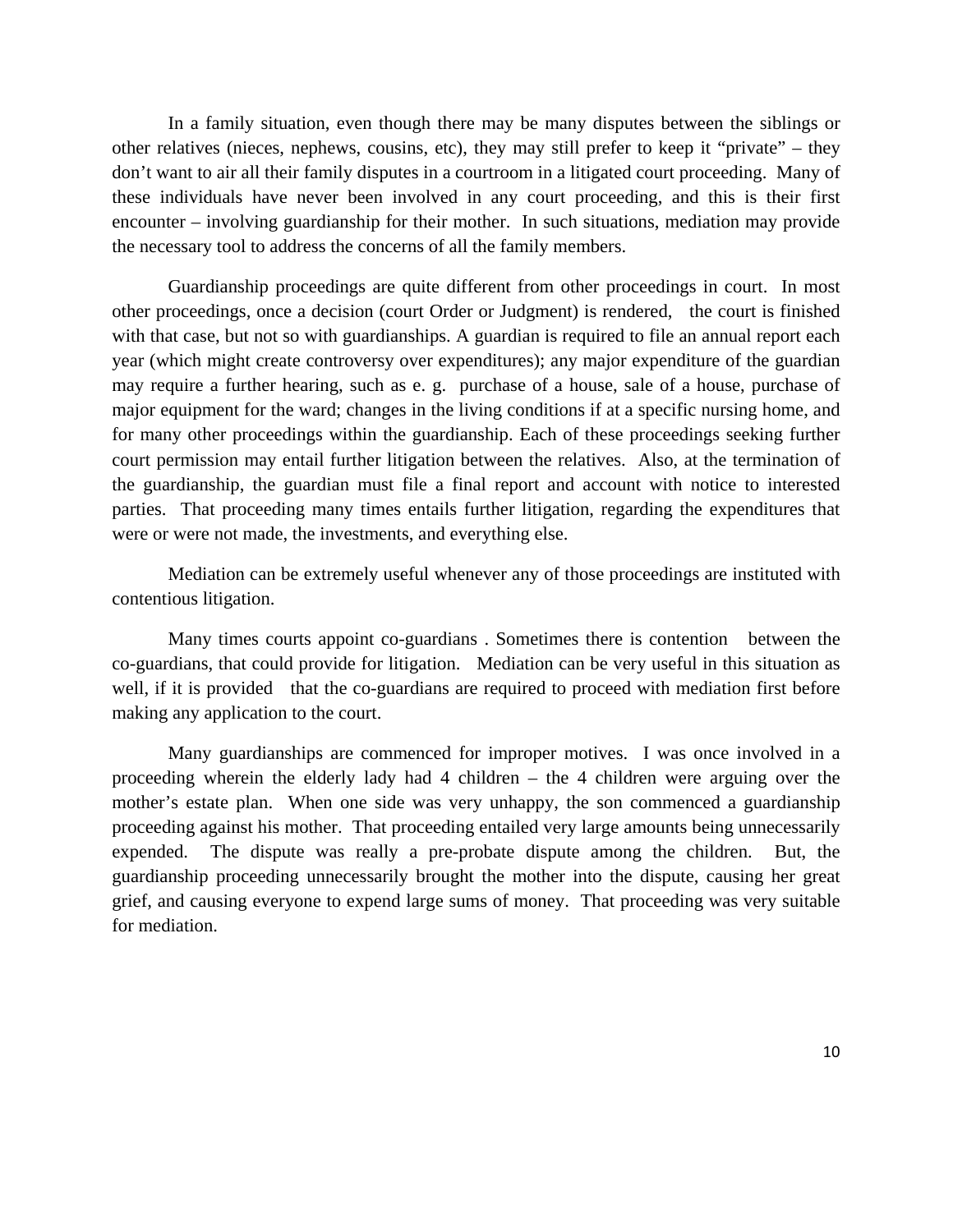#### *Benefits of Mediation in Elder Care Law –Hearing the Voice of the Elder Person*

#### **by Clare A. Piro**

Other parts of this article address the benefits of mediation in guardianships, meeting end of life decisions and in resolving disputes as to care of the elder person among family members. They all have in common the fact that the process of mediation insures that the family actually hears the voice of the elder person.

 How many of us have had meetings with our clients and their children where the children completely take over the session, speaking for, and even over, their parent, often as if the elder person is not even present? Mediation takes the exact opposite approach and emphasizes that the client is the elder person who has a voice which deserves to be heard and respected.

 First, the mediator needs to address the issue of the elder person's ability to make decisions, keeping in mind that not all decisions should be treated the same. Just because a person may not be competent to make financial decisions or live independently, he or she still has valid opinions as to where to live, with whom to live and who should be appointed to care for them. These opinions deserve to be heard and respected even if they are not determinative.

 Second, the mediator will conduct the mediation in the manner in which it is most advantageous to the elder person. This means that the mediation needs to be scheduled in a place where the elder person would feel most comfortable, such as the home or nursing home, so as to minimize confusion. The mediation must also be scheduled at the time of day when the elder person is most cognitive and alert, typically morning. Finally, the mediator should ask the elder person if he or she wants a person there who will be there to offer support. Not surprisingly, that person is often a paid caregiver with whom the elder person has developed a relationship as opposed to a child or other relative.

 Finally, since elder care mediations are usually multi-party sessions consisting of the elder person, a support person, children and possibly the children's spouses, you can imagine it is difficult to hear the voice of anyone except the most aggressive person in the group. That is why the mediator employs a policy of checking in with the elder person. The mediator always remains aware of the elder person's reactions, and if the mediator feels that the elder person is not hearing what is being said (both literally and figuratively), the mediator checks in with him or her and uses the mediation skills of reframing and restating what has been said to insure that the speaker's meaning is understood by all parties. Thus, the mediator is there to support each party's deliberation and efforts to understand the other's perspective without encouraging any party to adopt any particular point of view or resolution but always insuring that the elder person is part of the conversation. Given the number of participants, it is common that elder care mediation will be facilitated by co-mediators.

 If you are familiar with mediation in general, elder care mediation may be very different from what you might expect. For instance, in divorce mediation, there are terms which need to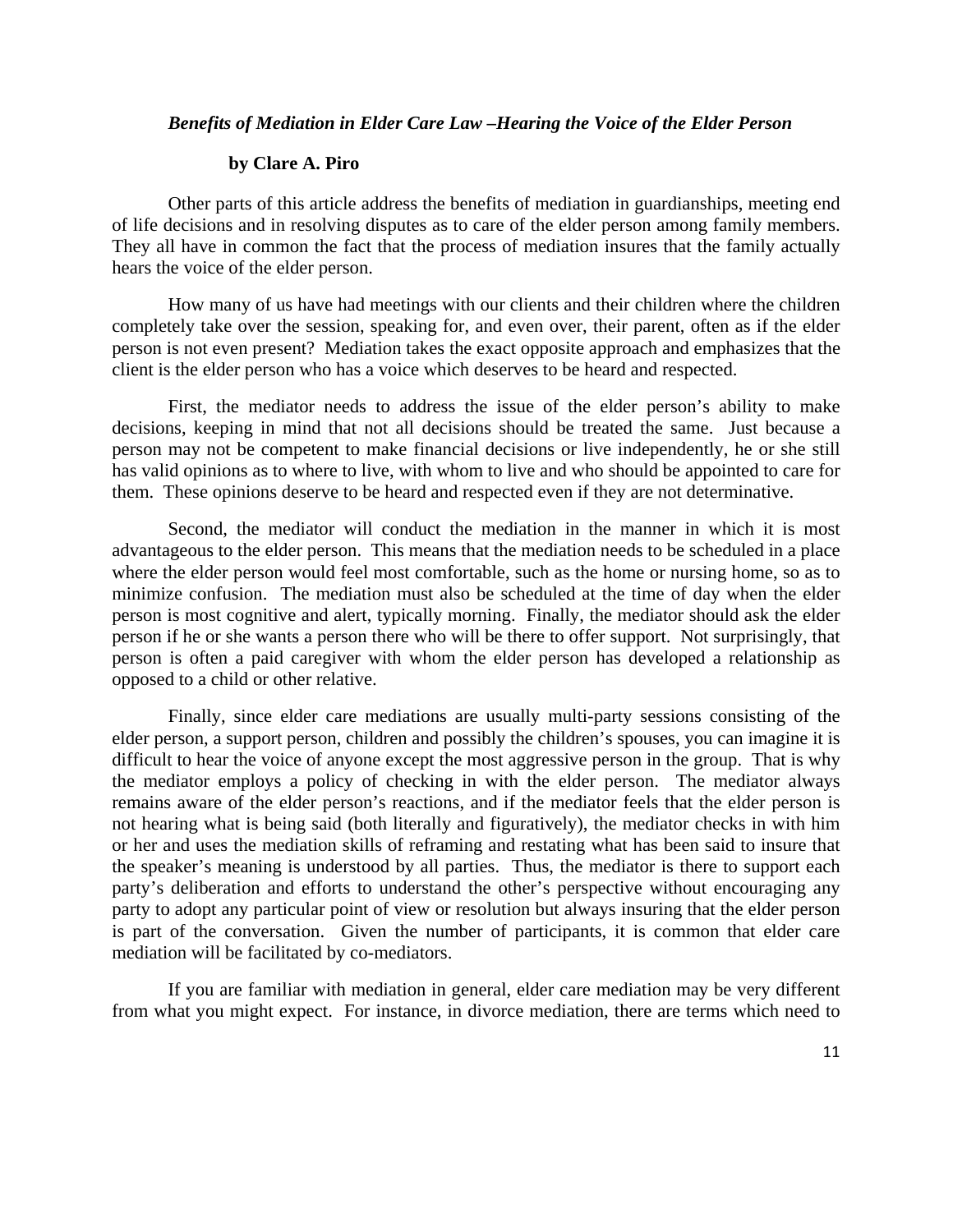be discussed and resolved in order for the parties to enter into a separation agreement, and the focus of the mediation typically is on reaching agreement. In elder care mediation, however, a primary focus is on the communication between the parties and the empowerment of the elder person. This will ultimately lead to the elder person's willingness to accept an outcome in which he or she participated in the decision making process while the other family members are able to actually hear and respect the wishes of the elder person. Thus, mediation provided more than just a resolution in that it gave the elder person a voice and respect that he or she may not have achieved in an adversarial process.

#### *Financial transactions between the parent and children*

#### **By Leona Beane**

 There are many situations where disputes arise when there are financial transactions, between a parent and children, and later there is a dispute as to whether the financial transaction was a "gift" with no expectation of its return, or whether it was a "loan", where there was an expectation of repayment with interest.

 Many of these transactions are entered into without the advice of counsel and without any supporting documents to determine whether there was a "loan" or a "gift".

Mediation would be extremely useful in these situations.

 Quite frequently, these types of transactions come to the surface in a guardianship proceeding. Sometimes these types of transactions also come to the surface via use of a power of attorney – questions being, did the agent under the power of attorney make proper disbursements, or was there breach of a fiduciary duty.

All of these situations are ripe for Mediation because they involve interpersonal disputes with extreme emotional conflict. The courts really can't handle such disputes in ways that will be beneficial to all. With mediation, quite frequently the end result is beneficial to all because creative solutions are being considered.